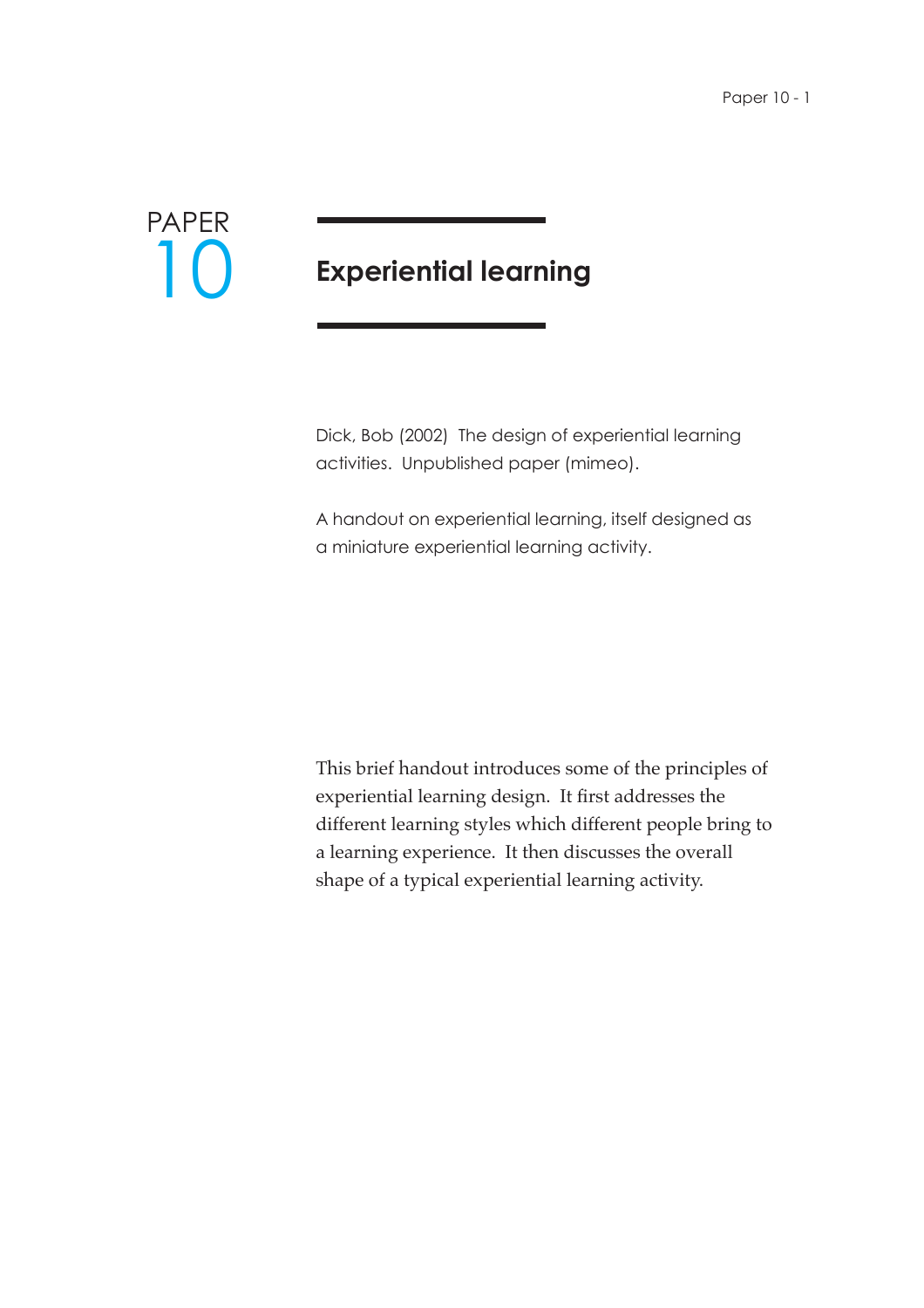## **Introduction**

Imagine that you have attended a weekend workshop, let's say on team-building. Perhaps it is one of the regular professional development days organised by the Queensland Branch of the Australian Institute of Training and Development (AITD), usually held at Bardon Professional Development Centre.

To cater for expected large numbers, there are four different streams on offer, each with a different coordinator. So that you have some choice in which stream you attend, each coordinator has been asked to describe the approach she intends to take. You are then asked to indicate your preferences. The AITD will then allocate you to as preferred a stream as it can, while still balancing numbers across the four streams.

The introductions by the four coordinators are given below. Read them carefully; then decide which you would choose, for whatever reason. Write "1" next to your most preferred option, "2" next to your second most preferred, "3" next to your third preference, and "4" next to your least preferred option.

Assume that all coordinators are known to be competent. In all respects, except the actual learning approach, the four options are equivalent...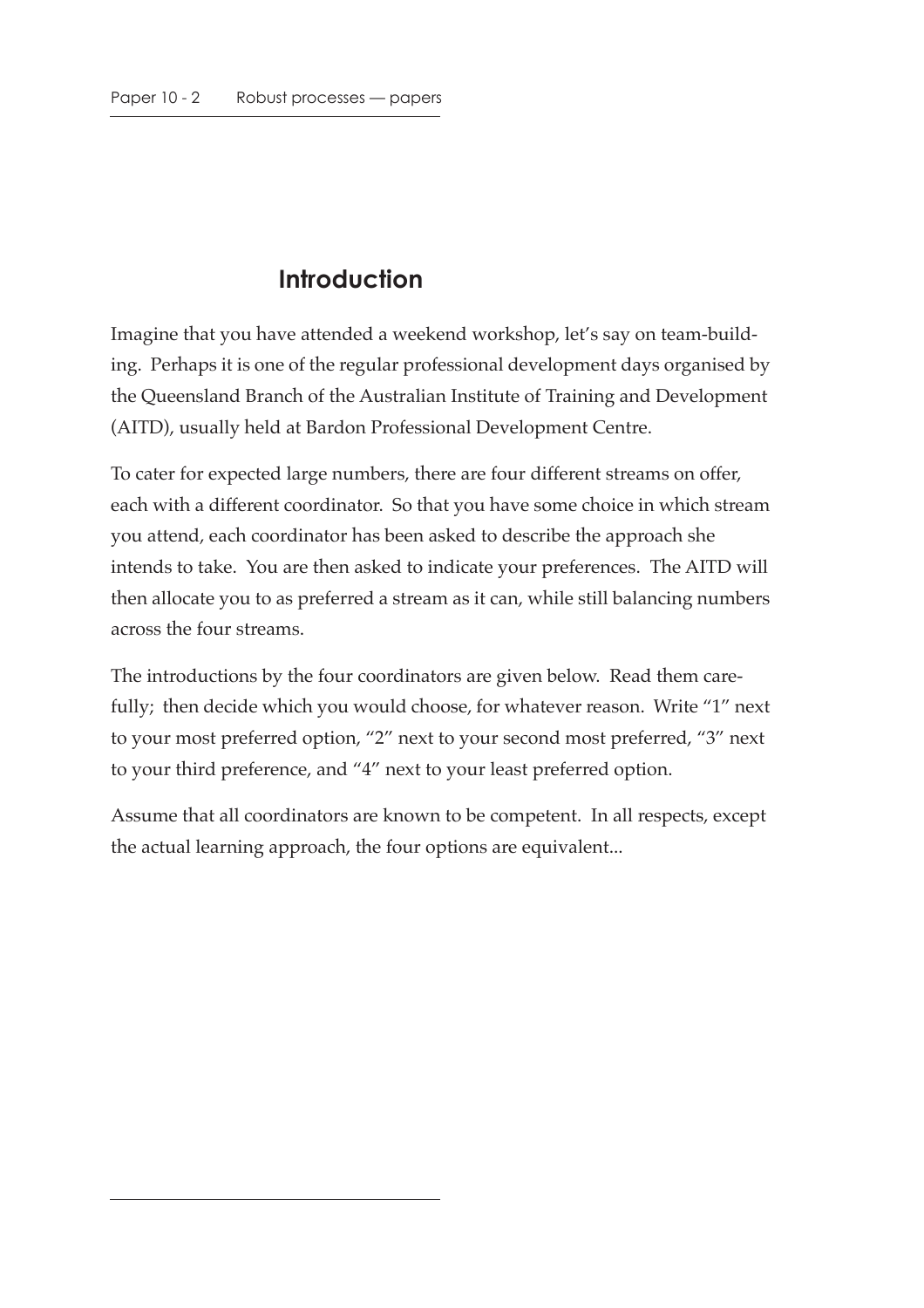#### **a Learning by doing...**

 $\tilde{H}$  propose that we get together, and try to develop ourselves into an effective team. As we do this, we can study what things help us to develop good team work, and which things get in the way.

"In other words, we will begin to *do* team building; and as we do, we will learn about it."

#### **b Pooling experience...**

 $\tilde{H}$  Each of us already has a lifetime of experience in working in groups, and developing good working relationships with other people. At some level of our being, we already know what helps and what doesn't. We will pool this collective experience, and then work out from it what are the principles of team building.

"In other words, we will deduce what good team building is from our collective experience, past and present."

#### **c Applying the principles...**

There is already an enormous amount on team building, written by people with extensive experience. I've summarised the key principles from the recognised authorities. We will draw upon these principles to devise stepby-step approaches to team building which suit our various situations.

"In other words, I propose that we learn from the literature and the authorities, but that we plan our own applications of the accepted principles."

### **Using a package in practice...**

**d**

 $\tilde{H}$ There are many detailed and effective team-building packages. I have brought multiple copies of one of the best of them. We will use this package to develop ourselves into a team, doing whatever fine-tuning is needed for it to work.

"In other words, we will try out a package, and modify it until it suits us and our situation."

On the next page you will find brief descriptions of the four approaches, and the learning style they imply. Before turning the page, what conclusions do *you* draw about the design of learning activities from your answers?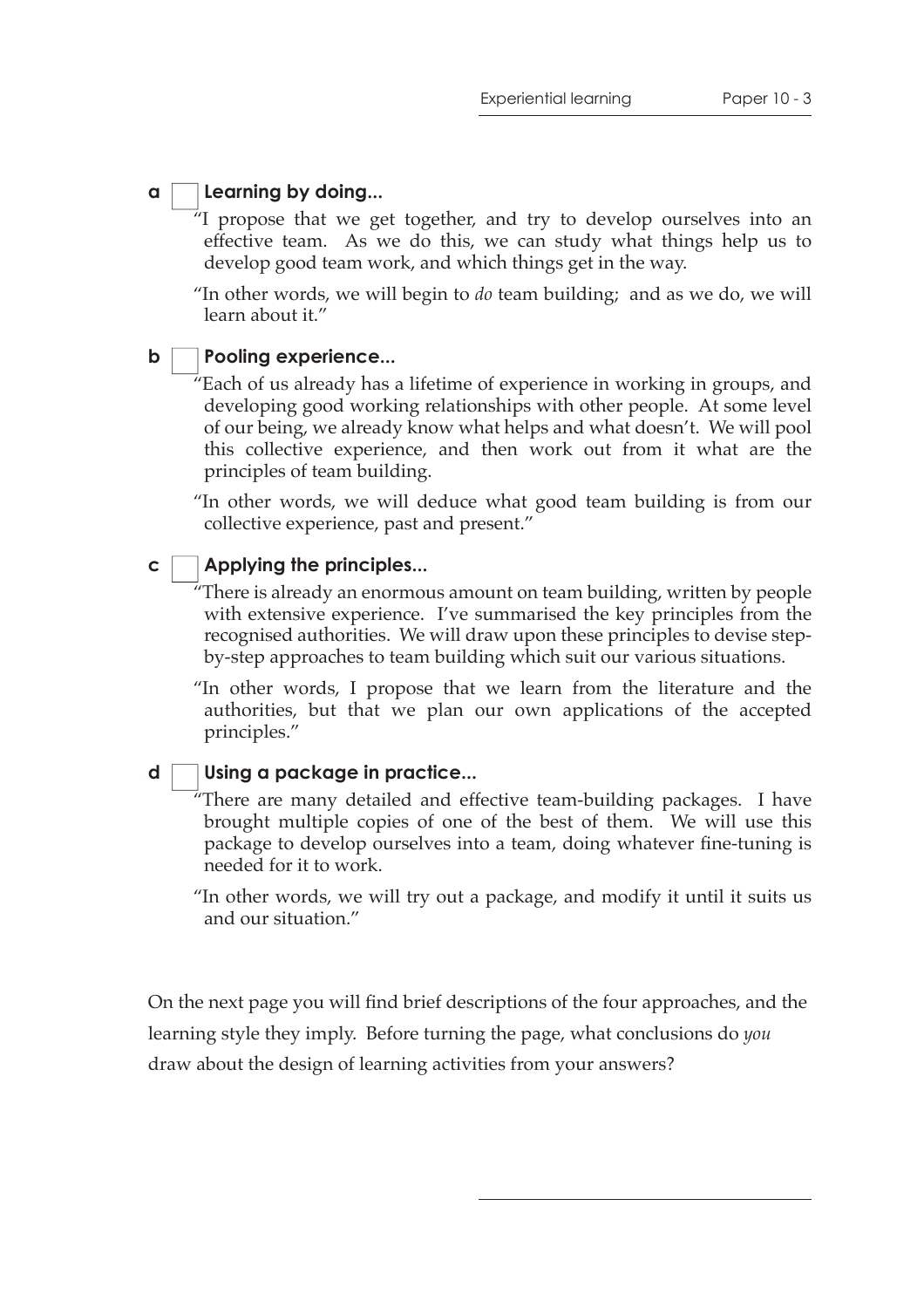- a **Learning by doing**. Here the learner prefers to learn actively, through hands-on experience. The learning occurs at the same time as the doing. It is almost as if, out of awareness, the learner reviews what she has done, and stores the knowledge or skills somewhere in her experience.
- **b Pooling experience**. Here the learner prefers to reflect upon past and present experience, both from herself and others. From the mass of information which she is able to compile, she can then work out the principles. On later occasions she can then use the principles and theories which she has devised.
- c **Applying the principles**. Here the learner prefers first to understand the theory, for example by reading or by learning from recognised experts. She then wants to be able to use the theory to plan what can be done in the future.
- d **Applying the principles in practice**. Here the learner prefers to have a detailed and step-by-step "package" which can be followed. She can then "fine-tune" the package in the light of her experience with it, so that it suits her, and her situation, and the other people who will use it.

What you will find is that different people have different preferences about how they learn. And unfortunately, some most prefer the very approach that others would avoid if they could. The task of the consultant or trainer is then to devise a process which allows all learning styles to be satisfied to some extent. This has the added advantage that some of the disadvantages of each style can be overcome ...

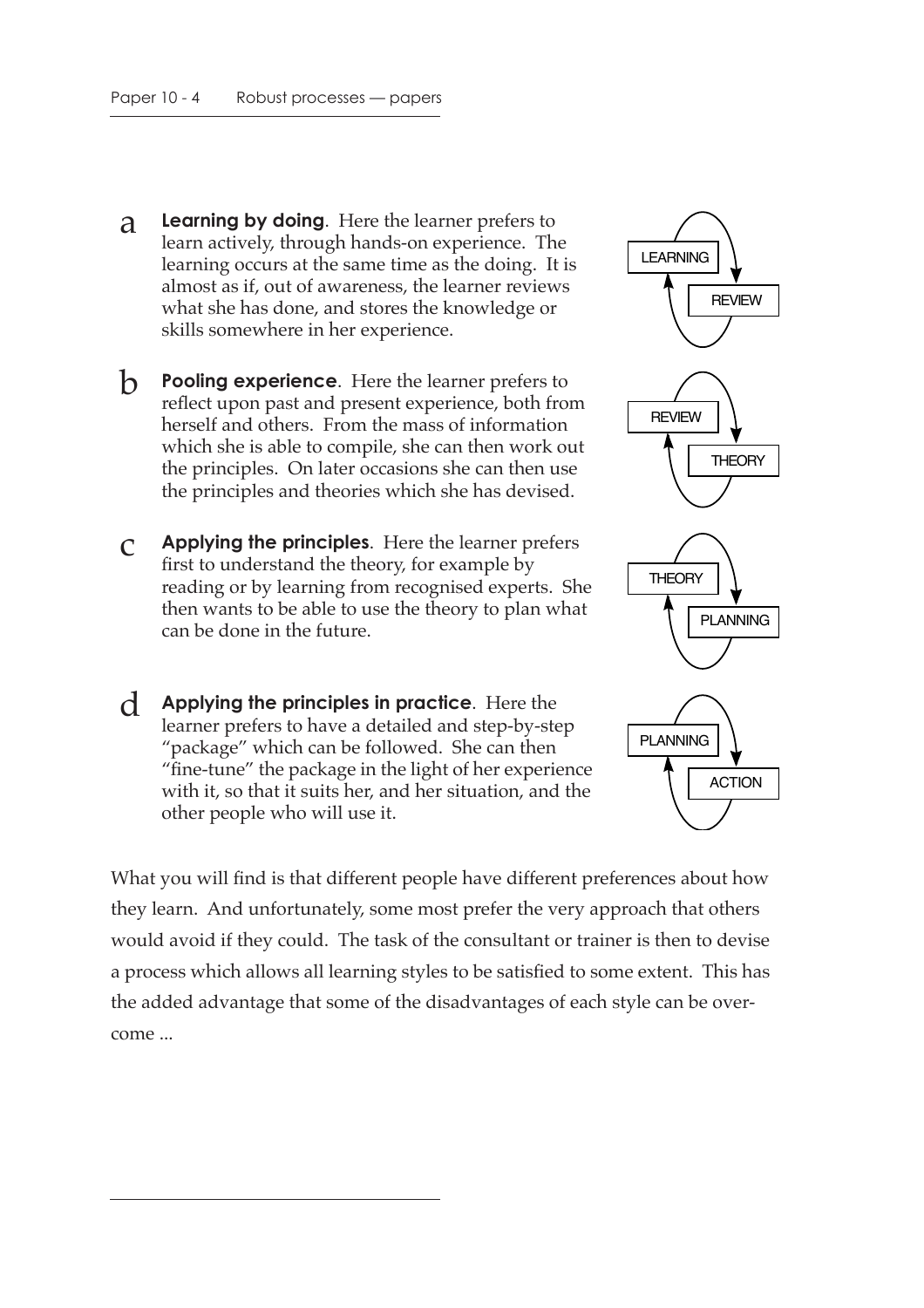- When people learn by doing, their learning often remains out of awareness. They may then fail to use it outside the actual situations where it was learned.
- For those who prefer to develop principles from experience, there is a danger that eventually the review and theorising becomes a closed loop divorced from activity.
- Those who prefer to apply accepted principles in planning may also become divorced from practice, as they may continue to apply the principles when they no longer work.
- Packages, like recipes, can work well when they work. But the learner has no fall-back position when the package does not apply.

Fortunately, the four styles can be put together to form a complete cycle: the "experiential learning cycle". Action feeds into review; review precedes theory; theories are applied in planning, and then planning is implemented as action.

Notice that each learning style is catered for during part of the cycle, and that the other parts to some extent remedy the shortcomings of each of the styles.



A number of variations have been proposed. The one above is very nearly that of David Kolb. Most of the literature talks as if it begins with action; in practice it can start anywhere provided the cycle is closed. Other proposals recommend providing for an interchange of information between learners (for example Pfeiffer and Jones, 1976). Their suggestion is that it occurs between action and review; but again it can happen anywhere that it is useful.

Sometimes the cycle *must* start somewhere other than with action. For example, the action sometimes takes place outside the classroom.